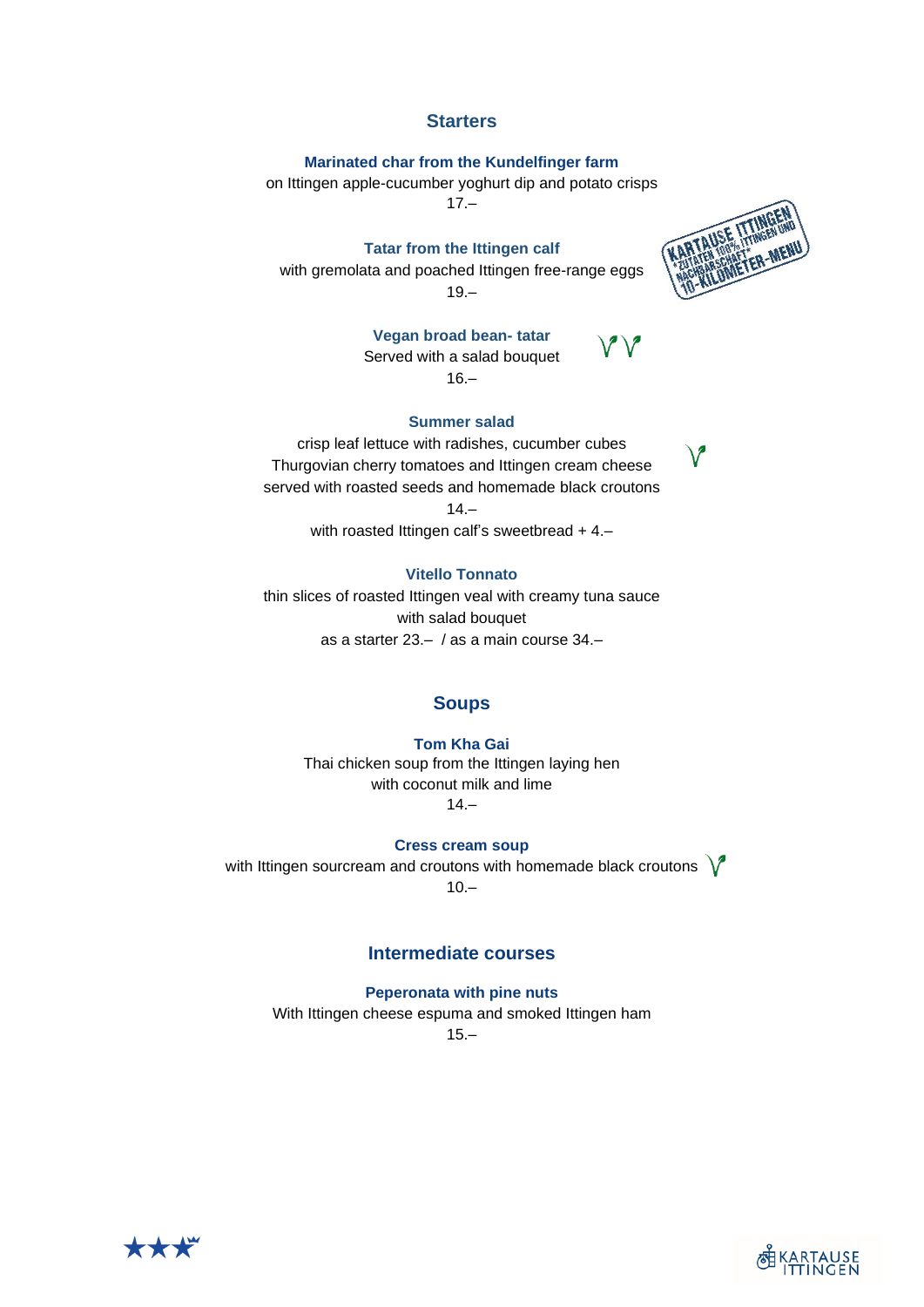# **Main Courses**

#### **Marinated Alpstein pork belly**

on colorful vegetables, with sweet potato mash and friend onions 34.–

**Chanterelle risotto** with spring onions and creamy Ittingen cheese baked tomatoes and baked arugula

31.–

**Homemade chickpea balls** with two kinds of dip, curry and Ittingen yoghurt-mint garnished with salads 28.–

# **Ittingen signature dish**

**Kartäuser Pfännli**

pork medallions from the Alpstein region with Ittingen rosemary cream sauce homemade Spätzli and Ittingen apple-chutney

 $37 -$ 

# **Saltimbocca with Ittingen veal**

with smoked Ittingen ham and monastery sage on chanterelle risotto with rosmary jus and seasonal vegetables

42.–

### **The Ittingen 0-kilometer pulled pork burger**

with BBQ-sauce, cheese and bacon from our farm, Ittingen pickle red wine onions and Ittingen sour cream in a homemade bun 32.–

optionally with crispy XL French fries or cabbage salad

 $4 -$ 









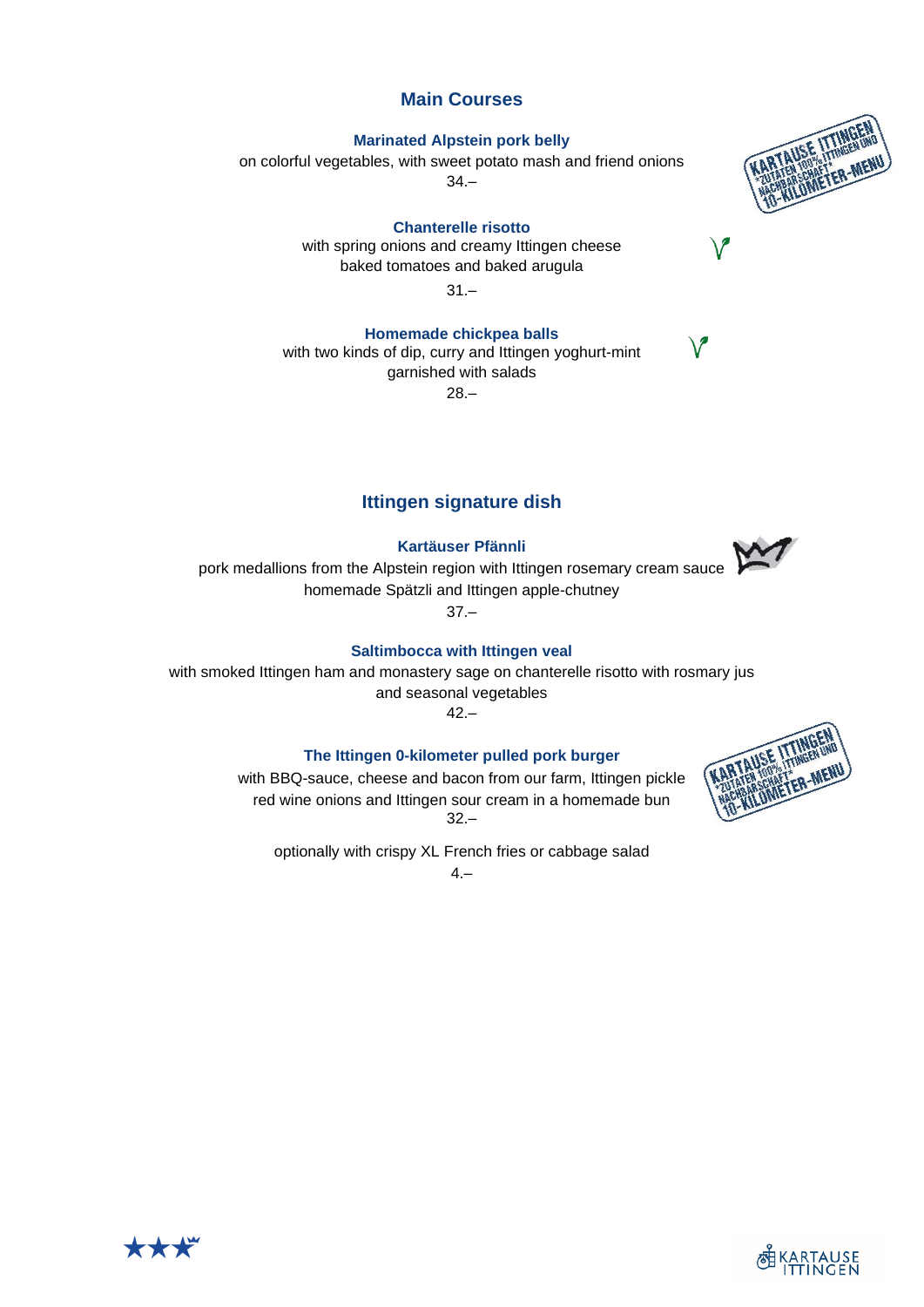# **Fish**

### **Thurgovian fresh water fish-paella**

with rainbow trout, salmon trout and arctic char from Kundelfinger Hof served with saffron-vegetable rice, fresh herbs and lemon slice

39.–

### **Swiss pike-perch stripes baked in Ittinger Amber beer dough**

with fried Ittingen potatoes, vegetables and tartar sauce

36.–



#### **0 kilometer philosophy** - 100% taste

In a 0-kilometre menu, our kitchen team combines the best ingredients from our cheese dairy, butchery, nursery, wine cellar, orchards, granary and bakery. We are proud to be able to use so many products from our own estate in the Ittingen kitchen. Our products are of the highest quality and could not be fresher.

For products that our farm cannot supply, we use 95% **Swiss products** – whenever possible selected local products from **local and regional producers**. All meat comes from our own estate farm or from other farms nearby. We are currently in the process of converting to free-range pig farming. Until we are ready, we temporarily obtain our pigs from Herdern Castle and process them in our own butchery.